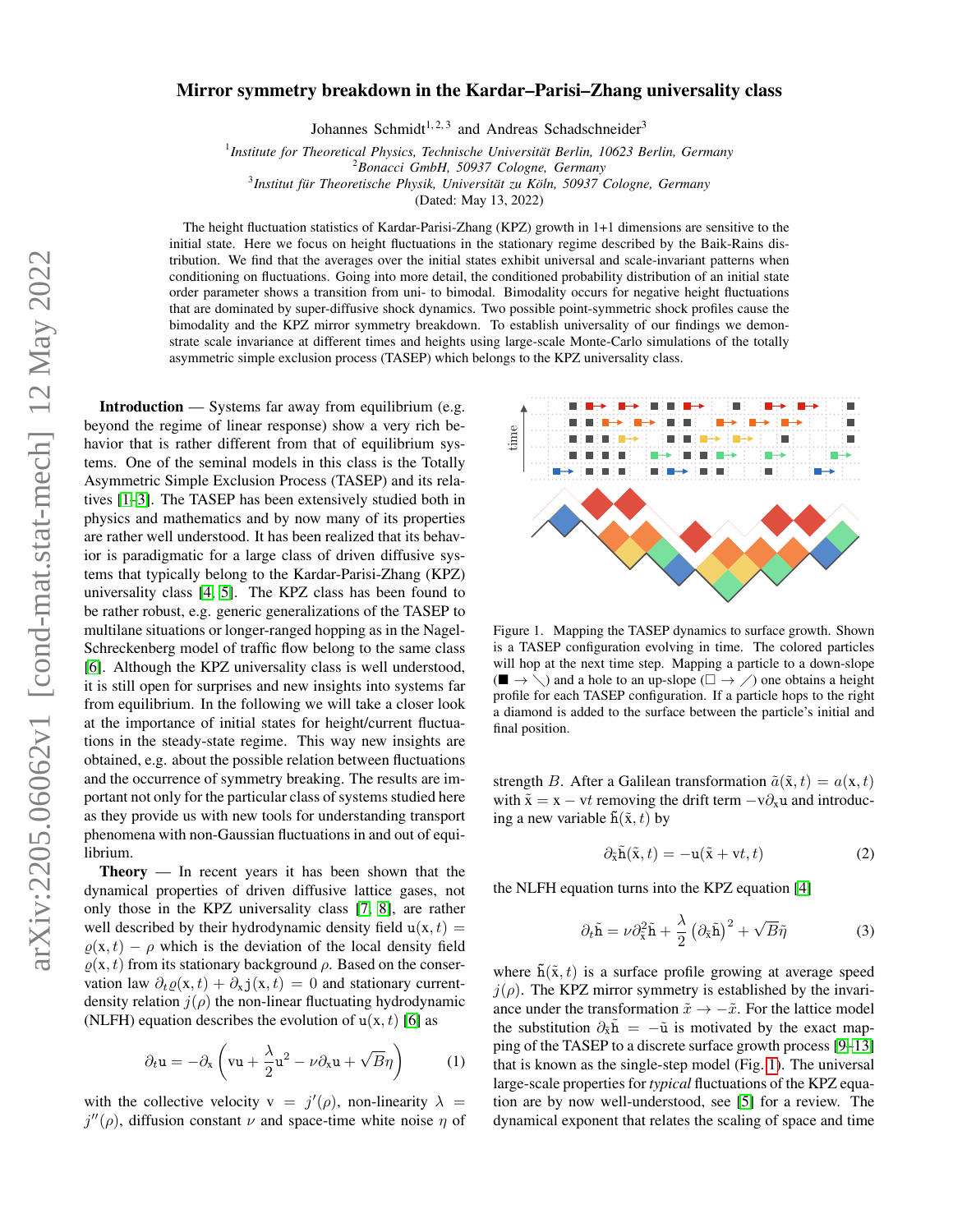variables as  $x \sim t^{1/z}$  takes the value  $z = 3/2$ , as opposed to  $z = 1$  of the deterministic Eulerian scaling or  $z = 2$  for normal diffusion.

Of general interest are fluctuations of height or timeintegrated currents [\[14](#page-3-9)[–16\]](#page-3-10)

$$
\mathbf{J}_t = \tilde{\mathbf{h}}(0, t) - \tilde{\mathbf{h}}(0, 0) - j(\rho)t
$$
\n(4)

$$
= \int_0^t [j(vt, s) - j(\rho)] ds - \int_0^{vt} u(x, 0) dx.
$$
 (5)

A prominent exact analytic result for the stationary initial is the Baik-Rains (BR) distribution [\[17\]](#page-3-11)

<span id="page-1-1"></span>
$$
\mathcal{P}_{\text{BR}}(\mathbf{J}_t) \simeq (\Gamma t)^{-\frac{1}{2z}} f_{\text{BR}} \left( \mathbf{J}_t \cdot (\Gamma t)^{-\frac{1}{2z}} \right) \tag{6}
$$

with dynamical exponent  $z = 3/2$  and scaling parameter  $\Gamma =$  $4|\lambda|\nu^2/B^2$ . The scaling function  $f_{\text{BR}}(J)$  (Fig. [2\)](#page-1-0) cannot be expressed in analytic closed form but is tabulated with high precision in [\[18\]](#page-3-12) [\[26\]](#page-3-13). To specify the region of the initial state contributing to fluctuations described by the BR distribution we use the normalized dynamical structure function  $S(x, t)$ . At large times it has the form

$$
S(\mathbf{x},t) \equiv \mathcal{N}^{-1} \langle \mathbf{u}(\mathbf{x},t) \mathbf{u}(0,0) \rangle
$$
  
\approx 
$$
(Et)^{-\frac{1}{z}} f_{\rm PS} \left( (Et)^{-\frac{1}{z}} (\mathbf{x} - \mathbf{v}t) \right)
$$
 (7)

with normalization constant  $\mathcal{N} = \int \langle u(x, 0)u(0, 0) \rangle dx$  and scaling parameter  $E = |\lambda|\sqrt{2\nu/B}$ . The Prähofer-Spohn scaling function  $f_{PS}$  [\[19\]](#page-3-14) can only be determined numerically and is listed in [\[18\]](#page-3-12) (Fig. [2\)](#page-1-0). From the scaling behavior of the structure function, we infer a significance length  $\xi_{\alpha,t} = c_{\alpha} (Et)^{2/3}$ . Here  $c_{\alpha}$  is a significance factor that ensures a  $1 - \alpha$  confidence level that height/current fluctuations are influenced by initial states within a radius  $\xi_{\alpha,t}$  around the measure point. The confidence level is determined through  $1 - \alpha = \int_{-c_{\alpha}}^{c_{\alpha}} f_{\text{PS}}(x) dx.$ 

To determine the scaling factors  $\Gamma$  and  $E$  for systems with unknown diffusion constant and noise strength, one can use the fluctuation-dissipation relation  $\kappa = \nu/B$  where  $\kappa =$  $\int_{-\infty}^{\infty} \langle u(0, t)u(x, t) \rangle dx$  is the compressibility of the model.

Model — To numerically investigate KPZ universality class in the stationary regime the TASEP model with parallel update rule and periodic boundary conditions offers analytical and computational advantages. The TASEP model is defined on a one dimensional uniform lattice of size L. Each lattice site can be occupied by a maximum of one particle. For the parallel update rule the time is uniformly discretized. In one time step, the particles jump to the right with probability  $p$ given that the neighboring site is free (Fig. [1\)](#page-0-0). Initial states are drawn according to the stationary measure [\[20\]](#page-3-15)

$$
\mathcal{P}\left(\{n_{\mathbf{x},0}\}\right) = \prod_{\mathbf{x}=1}^{L} P_{n_{\mathbf{x},0},n_{\mathbf{x}+1,0}} \tag{8}
$$



<span id="page-1-3"></span><span id="page-1-0"></span>Figure 2. Baik-Rains distribution in log-scale (left bottom axes) and Prähofer-Spohn scaling function (right top axes). The data shown were recorded in a TASEP with hopping probability  $p = 1/2$ . The re-scaling has been made according to Eqs. [\(6\)](#page-1-1), [\(7\)](#page-1-2) and shows a nice agreement to their asymptotic forms.

with

$$
P_{1,0} = \frac{1}{2p}\sqrt{1 - 4p\rho(1 - \rho)}
$$
\n(9)

$$
P_{1,0} = P_{0,1}; \ P_{1,1} = \rho - P_{1,0}; \ P_{0,0} = 1 - \rho - P_{1,0} \quad (10)
$$

<span id="page-1-2"></span>where  $n_{x,t} \in \{0,1\}$  is the occupation number of site x at time t and  $\rho = \langle n_{x,t} \rangle$  the average density. The stationary currentdenisty relation and compressibility are

$$
j(\rho) = \frac{1}{2} \left[ 1 - \sqrt{1 - 4p\rho(1 - \rho)} \right]
$$
 (11)

$$
\kappa = \rho(1-\rho)\sqrt{1-4p\rho(1-\rho)}.
$$
 (12)

Due to the fastest convergence into the asymptotic regime and by the particle hole symmetry improved statistics all simulations are performed with  $\rho = 1/2$  [\[6\]](#page-3-4). To optimize the memory usage the TASEP's state is encoded bitwise into a int32 datatype. Further, limiting the hopping probabilities to  $p \in \{\frac{1}{2},\frac{1}{4}\}\$  allows to use the int32 random numbers bitwise and propagate the model with bitwise operations. This efficiency gain allows to increase the system size and observation times. Larger systems allow to suppress finite-size effects of order  $\mathcal{O}(L^{-1})$  and increase statistics by using the translational invariance. In order to treat initial configurations connected to a specific current as independent, we demand that the current measure points are at least at least  $3\xi_{\alpha,t}$  apart. Throughout, our simulations we use  $c_{\alpha} = 2$  leading to a significance factor  $\alpha$  < 0.4%. All states are propagated independently and random numbers are generated using a MT19937 pseudo random number generator. A warmup of the generator allows to treat the random numbers bitwise uncorrelated. To get the time integrated current for a discrete model one simply replaces the integrals in Eq. [\(5\)](#page-1-3) by sums and uses the discrete instantaneous current  $j_{x,t} = n_{x,t}(1 - n_{x,t})n_{x+1,t+1}$  and fluctuation  $u_{x,t} = n_{x,t} - \rho$  fields. To validate that the model enters the stationary regime, described by the KPZ equation, we test for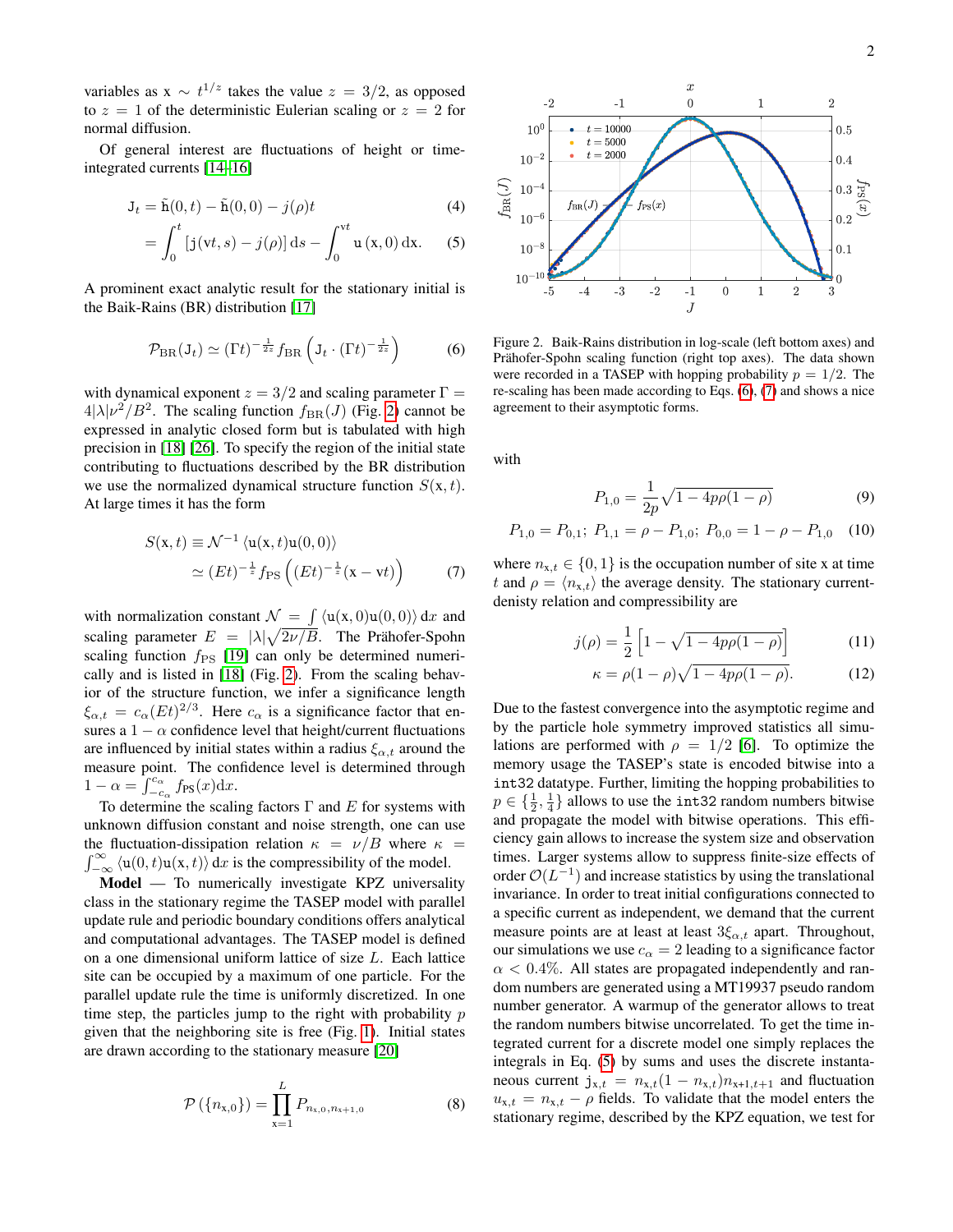

<span id="page-2-1"></span>Figure 3. Re-scaled average of initial density profiles at different times conditioned on different re-scaled currents J. The data shown were recorded in a TASEP with hopping probability  $p = 1/2$ . The re-scaling has been made according to Eq. [\(13\)](#page-2-0) and shows a nice collapse.

the scaling relations Eqs. [\(6\)](#page-1-1) and [\(7\)](#page-1-2), see Fig. [2.](#page-1-0) Monte-Carlo simulations are performed with systems of length  $L = 2 \cdot 10^9$ . For the system with  $p = 1/2$  ( $p = 1/4$ ) we used 705 (1305) independent realizations.

Results — To understand the interplay between initial states and fluctuations of height/currents we first quantify the expected density profiles around the measure point when conditioning on a realized height/current. From TASEP data (Fig. [3\)](#page-2-1) we find the universal scaling property

$$
\langle \mathbf{u}(\mathbf{x},0)|_{\mathbf{J}_t} \rangle \simeq \left(\frac{\Gamma}{tE^2}\right)^{\frac{1}{3}} u\left(\left(Et\right)^{-\frac{2}{3}} \mathbf{x} \middle| \left(\Gamma t\right)^{-\frac{1}{3}} \mathbf{J}_t\right). (13)
$$

To set the focus on individual initial states we introduce the order parameter of initial height or mass difference within a significance length around the measurement point, i.e.

$$
\Delta = \tilde{\mathbf{h}}\left(\xi_{\alpha,t}, 0\right) - \tilde{\mathbf{h}}\left(-\xi_{\alpha,t}, 0\right) \tag{14}
$$

$$
=-\int_{-\xi_{\alpha,t}}^{\xi_{\alpha,t}} \mathbf{u}\left(\mathbf{x},0\right) \mathrm{d}\mathbf{x}.\tag{15}
$$

This is a refinement of the order parameter  $\Delta$  defined in [\[21\]](#page-3-16), where  $\xi_{\alpha,t}$  is a proper cutoff parameter for fluctuations described by the BR distribution. As space correlations within the stationary regime decay exponentially, the central limit theorem reveals  $\Delta$  to be Gaussian distributed with zero mean  $\langle \Delta \rangle = 0$  and variance  $\langle \Delta^2 \rangle \simeq 2\kappa \xi_{\alpha,t}$ . Using  $2\kappa \xi_{\alpha,t} =$  $c_{\alpha}(\Gamma t)^{2/3}$  one finds the scaling law

$$
\mathcal{P}_{\alpha}(\Delta) \simeq \left(\Gamma t\right)^{-1/3} g_{\alpha}\left(\left(\Gamma t\right)^{-1/3} \Delta\right) \tag{16}
$$

with

$$
g_{\alpha}(\Delta) = \frac{1}{\sqrt{2\pi c_{\alpha}}} \exp\left(-\frac{\Delta^2}{2c_{\alpha}}\right). \tag{17}
$$

where  $g_{\alpha}$  solely depends on the significance factor  $c_{\alpha}$ . To analyze the role of initial states given a time integrated current, we investigate the probability distribution of the order



<span id="page-2-3"></span>Figure 4. Distributions for the re-scaled order parameter  $\Delta$  at different times conditioned on different re-scaled currents J. The data shown were recorded in a TASEP with hopping probability  $p = 1/2$ . The re-scaling has been made according to Eq. [\(18\)](#page-2-2) and shows a nice collapse.

parameter given a measured current, i.e.  $\mathcal{P}_{\alpha}(\Delta|J_t)$ . We find  $\mathcal{P}_{\alpha}(\Delta|J_t)$  to support an universal scaling property as

$$
\mathcal{P}_{\alpha} \left( \Delta | \mathbf{J}_{t} \right) \simeq \left( \Gamma t \right)^{-\frac{1}{3}} g_{\alpha} \left( \left( \Gamma t \right)^{-\frac{1}{3}} \Delta \middle| \left( \Gamma t \right)^{-\frac{1}{3}} \mathbf{J}_{t} \right) \tag{18}
$$

where the conditioned scaling function  $g_{\alpha}$  ( $\Delta | J$ ) is related to  $g_{\alpha}(\Delta)$  by the law of total probability

<span id="page-2-2"></span>
$$
\int_{-\infty}^{\infty} g_{\alpha}(\Delta \mid J) f_{\text{BR}}(J) dJ = g_{\alpha}(\Delta). \tag{19}
$$

<span id="page-2-0"></span>As  $\xi_{\alpha,t}$  grows logarithmically slow in  $\alpha$  we expect  $g_{\alpha}(\Delta | J)$ to be qualitatively independent of  $\alpha$ . Due to missing theoretical prediction we use TASEP data to measure the conditioned function  $g_{\alpha}$  and establish its scaling property (Fig. [4\)](#page-2-3).

Remarkably, our numerical studies of  $g_{\alpha}$  ( $\Delta | J$ ) reveal for  $J > 0$  an uni-modal and  $J < 0$  a bi-modal structure. The bi-modality indicates a breakdown of the KPZ mirror symmetry within the slow decaying tail  $(J < 0)$  of the BR distribution. For a decreasing current we observe a continuous transition from a uni- to bi-modal distribution resulting in two well separated peaks at  $\pm J$ , where the resolution of the transition to bi-modality is sensitive  $\alpha$ . A similar effect, a bimodality with two sharp peaks at  $\pm J$ , has been predicted for large deviations in the early time regime for  $J > J_c$  [\[21,](#page-3-16) [22\]](#page-3-17) and is supported by a recent numerical study [\[23\]](#page-3-18). Different to typical fluctuations, large deviations scale as  $J_t \sim t$ , and the significance length grows as  $\xi \sim t$ . Here we stress that the effect of bi-modality or symmetry breaking appears in the asymptotic regime for negative fluctuations of typical scale  $J_t \sim t^{1/3}$ . Therefore we argue that symmetry breaking plays an important role for non-equilibrium dynamics and is likely to be observed in experimental settings.

To extract the two possible expected density profiles in the mirror symmetry broken regime, we limit our investigation to  $J = -4$  where the distribution  $g_{\alpha}(\Delta|J)$  has two well separated peaks. Using Eq. [\(13\)](#page-2-0), but additionally conditioning on